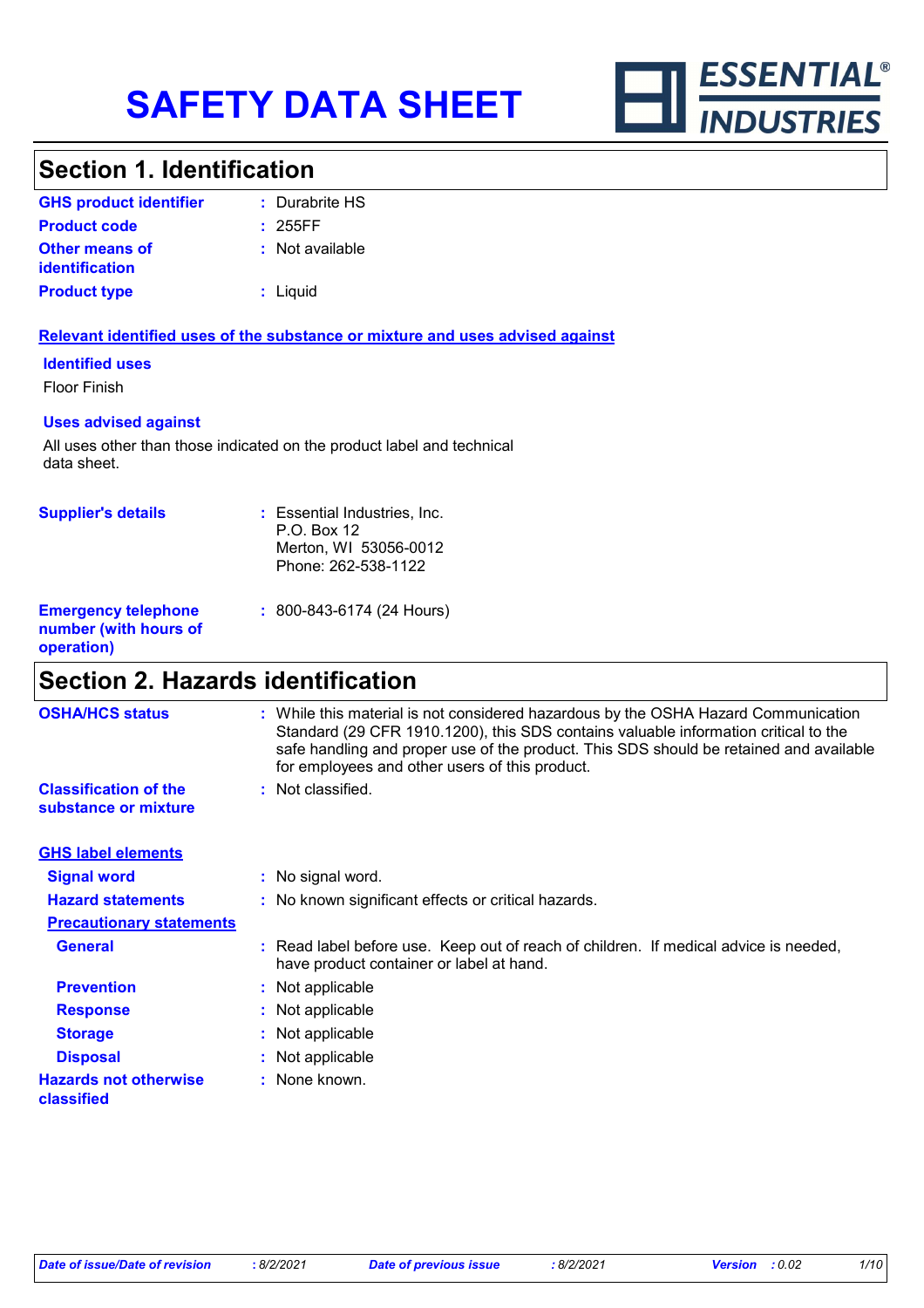# **Section 3. Composition/information on ingredients**

#### **Substance/mixture :**

: Mixture

| <b>Ingredient name</b>        | $\frac{1}{2}$ | <b>CAS number</b> |
|-------------------------------|---------------|-------------------|
| 2-(2-ethoxyethoxy)ethanol     | .≤5           | 111-90-0          |
| tris(2-butoxyethyl) phosphate | 1≤2.5         | 78-51-3           |

Any concentration shown as a range is to protect confidentiality or is due to batch variation.

**There are no additional ingredients present which, within the current knowledge of the supplier and in the concentrations applicable, are classified as hazardous to health or the environment and hence require reporting in this section.**

**Occupational exposure limits, if available, are listed in Section 8.**

# **Section 4. First aid measures**

## **Description of necessary first aid measures**

| <b>Eye contact</b>  | : Immediately flush eyes with plenty of water, occasionally lifting the upper and lower<br>eyelids. Check for and remove any contact lenses. Get medical attention if irritation<br>occurs.                                                                                                                                                            |
|---------------------|--------------------------------------------------------------------------------------------------------------------------------------------------------------------------------------------------------------------------------------------------------------------------------------------------------------------------------------------------------|
| <b>Inhalation</b>   | : Remove victim to fresh air and keep at rest in a position comfortable for breathing. Get<br>medical attention if symptoms occur. In case of inhalation of decomposition products in<br>a fire, symptoms may be delayed. The exposed person may need to be kept under<br>medical surveillance for 48 hours.                                           |
| <b>Skin contact</b> | : Flush contaminated skin with plenty of water. Remove contaminated clothing and<br>shoes. Get medical attention if symptoms occur.                                                                                                                                                                                                                    |
| <b>Ingestion</b>    | : Wash out mouth with water. Remove victim to fresh air and keep at rest in a position<br>comfortable for breathing. If material has been swallowed and the exposed person is<br>conscious, give small quantities of water to drink. Do not induce vomiting unless<br>directed to do so by medical personnel. Get medical attention if symptoms occur. |

## **Most important symptoms/effects, acute and delayed**

| <b>Potential acute health effects</b> |                                                     |
|---------------------------------------|-----------------------------------------------------|
| Eye contact                           | : No known significant effects or critical hazards. |
| <b>Inhalation</b>                     | : No known significant effects or critical hazards. |
| <b>Skin contact</b>                   | : No known significant effects or critical hazards. |
| <b>Ingestion</b>                      | : No known significant effects or critical hazards. |
| <b>Over-exposure signs/symptoms</b>   |                                                     |
| Eye contact                           | : No specific data.                                 |
| <b>Inhalation</b>                     | : No specific data.                                 |
| <b>Skin contact</b>                   | : No specific data.                                 |
| <b>Ingestion</b>                      | : No specific data.                                 |
|                                       |                                                     |

|                                   | Indication of immediate medical attention and special treatment needed, if necessary                                                                                     |  |
|-----------------------------------|--------------------------------------------------------------------------------------------------------------------------------------------------------------------------|--|
| <b>Notes to physician</b>         | : In case of inhalation of decomposition products in a fire, symptoms may be delayed.<br>The exposed person may need to be kept under medical surveillance for 48 hours. |  |
| <b>Specific treatments</b>        | : No specific treatment.                                                                                                                                                 |  |
| <b>Protection of first-aiders</b> | : No action shall be taken involving any personal risk or without suitable training.                                                                                     |  |

## **See toxicological information (Section 11)**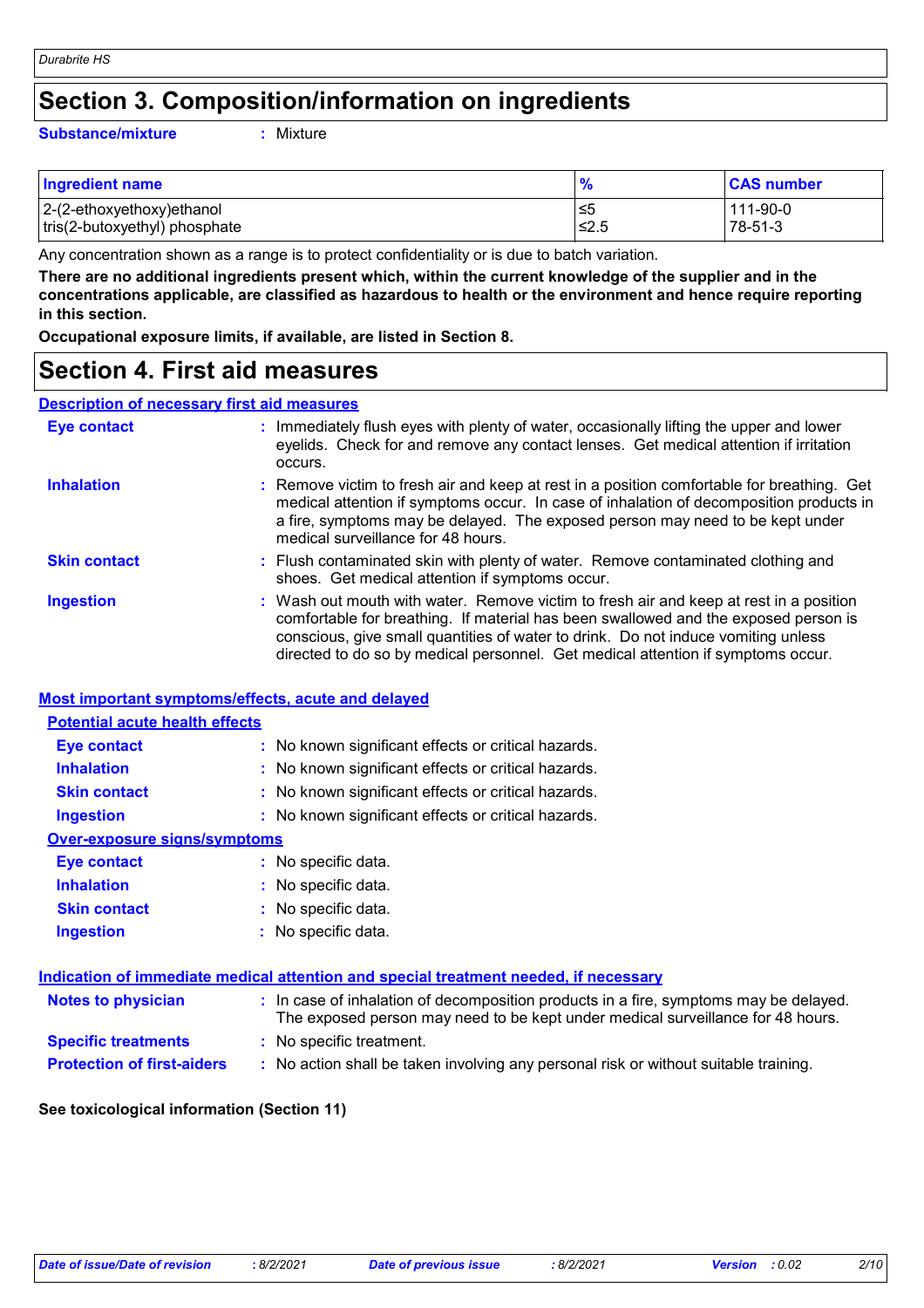# **Section 5. Fire-fighting measures**

| <b>Extinguishing media</b>                               |                                                                                                                                                                                                     |
|----------------------------------------------------------|-----------------------------------------------------------------------------------------------------------------------------------------------------------------------------------------------------|
| <b>Suitable extinguishing</b><br>media                   | : Use an extinguishing agent suitable for the surrounding fire.                                                                                                                                     |
| <b>Unsuitable extinguishing</b><br>media                 | : None known.                                                                                                                                                                                       |
| <b>Specific hazards arising</b><br>from the chemical     | : In a fire or if heated, a pressure increase will occur and the container may burst.                                                                                                               |
| <b>Hazardous thermal</b><br>decomposition products       | Decomposition products may include the following materials:<br>carbon dioxide<br>carbon monoxide<br>nitrogen oxides<br>phosphorus oxides<br>metal oxide/oxides                                      |
| <b>Special protective actions</b><br>for fire-fighters   | : Promptly isolate the scene by removing all persons from the vicinity of the incident if<br>there is a fire. No action shall be taken involving any personal risk or without suitable<br>training. |
| <b>Special protective</b><br>equipment for fire-fighters | Fire-fighters should wear appropriate protective equipment and self-contained breathing<br>apparatus (SCBA) with a full face-piece operated in positive pressure mode.                              |

# **Section 6. Accidental release measures**

|                                                       | <b>Personal precautions, protective equipment and emergency procedures</b>                                                                                                                                                                                                                                                                                                                                                                                                                                                                                                               |
|-------------------------------------------------------|------------------------------------------------------------------------------------------------------------------------------------------------------------------------------------------------------------------------------------------------------------------------------------------------------------------------------------------------------------------------------------------------------------------------------------------------------------------------------------------------------------------------------------------------------------------------------------------|
| For non-emergency<br>personnel                        | : No action shall be taken involving any personal risk or without suitable training.<br>Evacuate surrounding areas. Keep unnecessary and unprotected personnel from<br>entering. Do not touch or walk through spilled material. Put on appropriate personal<br>protective equipment.                                                                                                                                                                                                                                                                                                     |
| For emergency responders :                            | If specialized clothing is required to deal with the spillage, take note of any information in<br>Section 8 on suitable and unsuitable materials. See also the information in "For non-<br>emergency personnel".                                                                                                                                                                                                                                                                                                                                                                         |
| <b>Environmental precautions</b>                      | : Avoid dispersal of spilled material and runoff and contact with soil, waterways, drains<br>and sewers. Inform the relevant authorities if the product has caused environmental<br>pollution (sewers, waterways, soil or air).                                                                                                                                                                                                                                                                                                                                                          |
| Methods and materials for containment and cleaning up |                                                                                                                                                                                                                                                                                                                                                                                                                                                                                                                                                                                          |
| <b>Small spill</b>                                    | : Stop leak if without risk. Move containers from spill area. Dilute with water and mop up<br>if water-soluble. Alternatively, or if water-insoluble, absorb with an inert dry material and<br>place in an appropriate waste disposal container. Dispose of via a licensed waste<br>disposal contractor.                                                                                                                                                                                                                                                                                 |
| <b>Large spill</b>                                    | Stop leak if without risk. Move containers from spill area. Prevent entry into sewers,<br>water courses, basements or confined areas. Wash spillages into an effluent treatment<br>plant or proceed as follows. Contain and collect spillage with non-combustible,<br>absorbent material e.g. sand, earth, vermiculite or diatomaceous earth and place in<br>container for disposal according to local regulations (see Section 13). Dispose of via a<br>licensed waste disposal contractor. Note: see Section 1 for emergency contact<br>information and Section 13 for waste disposal. |

# **Section 7. Handling and storage**

| <b>Precautions for safe handling</b>             |           |                                                                                                                                                                                                                                                                                                                                                |           |                |        |      |
|--------------------------------------------------|-----------|------------------------------------------------------------------------------------------------------------------------------------------------------------------------------------------------------------------------------------------------------------------------------------------------------------------------------------------------|-----------|----------------|--------|------|
| <b>Protective measures</b>                       |           | : Put on appropriate personal protective equipment (see Section 8).                                                                                                                                                                                                                                                                            |           |                |        |      |
| <b>Advice on general</b><br>occupational hygiene | measures. | Eating, drinking and smoking should be prohibited in areas where this material is<br>handled, stored and processed. Workers should wash hands and face before eating,<br>drinking and smoking. Remove contaminated clothing and protective equipment before<br>entering eating areas. See also Section 8 for additional information on hygiene |           |                |        |      |
| Date of issue/Date of revision                   | :8/2/2021 | <b>Date of previous issue</b>                                                                                                                                                                                                                                                                                                                  | :8/2/2021 | <b>Version</b> | : 0.02 | 3/10 |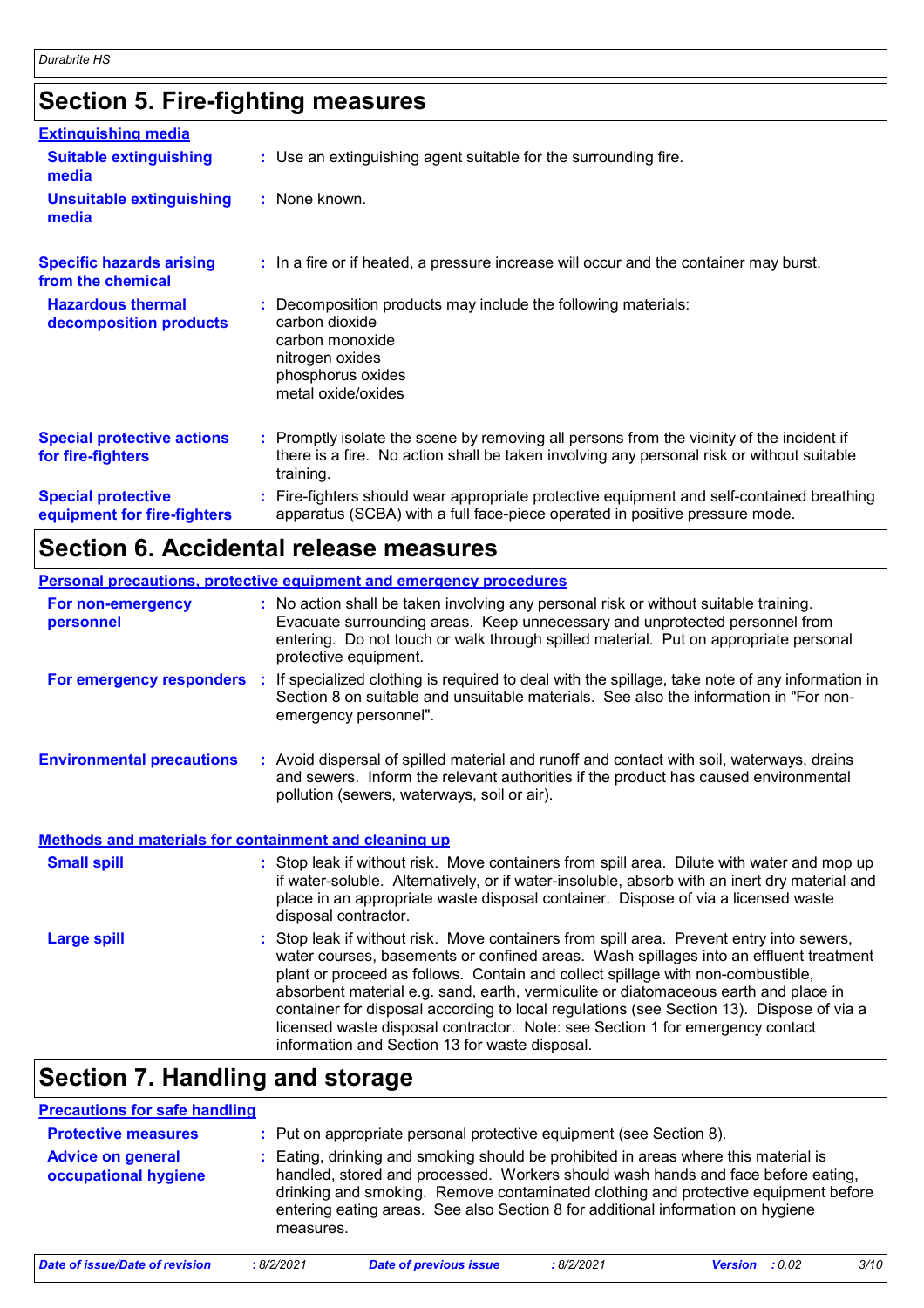# **Section 7. Handling and storage**

|                          | <b>Conditions for safe storage, :</b> Store in accordance with local regulations. Store in original container protected from |  |
|--------------------------|------------------------------------------------------------------------------------------------------------------------------|--|
| including any            | direct sunlight in a dry, cool and well-ventilated area, away from incompatible materials                                    |  |
| <b>incompatibilities</b> | and food and drink. Keep container tightly closed and sealed until ready for use.                                            |  |
|                          | Containers that have been opened must be carefully resealed and kept upright to                                              |  |
|                          | prevent leakage. Do not store in unlabeled containers. Use appropriate containment to                                        |  |
|                          | avoid environmental contamination. See Section 10 for incompatible materials before                                          |  |
|                          | handling or use.                                                                                                             |  |

# **Section 8. Exposure controls/personal protection**

| <b>Control parameters</b>                         |                                                                                                                                                                                                                                                                                                                                                                  |                                                                                                                                                                                   |  |
|---------------------------------------------------|------------------------------------------------------------------------------------------------------------------------------------------------------------------------------------------------------------------------------------------------------------------------------------------------------------------------------------------------------------------|-----------------------------------------------------------------------------------------------------------------------------------------------------------------------------------|--|
| <b>Occupational exposure limits</b>               |                                                                                                                                                                                                                                                                                                                                                                  |                                                                                                                                                                                   |  |
| <b>Ingredient name</b>                            |                                                                                                                                                                                                                                                                                                                                                                  | <b>Exposure limits</b>                                                                                                                                                            |  |
| 2-(2-ethoxyethoxy)ethanol                         |                                                                                                                                                                                                                                                                                                                                                                  | AIHA WEEL (United States, 7/2020).<br>TWA: 25 ppm 8 hours.                                                                                                                        |  |
| tris(2-butoxyethyl) phosphate                     |                                                                                                                                                                                                                                                                                                                                                                  | None.                                                                                                                                                                             |  |
| <b>Appropriate engineering</b><br><b>controls</b> | : Good general ventilation should be sufficient to control worker exposure to airborne<br>contaminants.                                                                                                                                                                                                                                                          |                                                                                                                                                                                   |  |
| <b>Environmental exposure</b><br><b>controls</b>  | Emissions from ventilation or work process equipment should be checked to ensure<br>they comply with the requirements of environmental protection legislation. In some<br>cases, fume scrubbers, filters or engineering modifications to the process equipment<br>will be necessary to reduce emissions to acceptable levels.                                    |                                                                                                                                                                                   |  |
| <b>Individual protection measures</b>             |                                                                                                                                                                                                                                                                                                                                                                  |                                                                                                                                                                                   |  |
| <b>Hygiene measures</b>                           | : Wash hands, forearms and face thoroughly after handling chemical products, before<br>eating, smoking and using the lavatory and at the end of the working period.<br>Appropriate techniques should be used to remove potentially contaminated clothing.<br>showers are close to the workstation location.                                                      | Wash contaminated clothing before reusing. Ensure that eyewash stations and safety                                                                                                |  |
| <b>Eye/face protection</b>                        | Safety eyewear complying with an approved standard should be used when a risk<br>assessment indicates this is necessary to avoid exposure to liquid splashes, mists,<br>gases or dusts. If contact is possible, the following protection should be worn, unless<br>the assessment indicates a higher degree of protection: safety glasses with side-<br>shields. |                                                                                                                                                                                   |  |
| <b>Skin protection</b>                            |                                                                                                                                                                                                                                                                                                                                                                  |                                                                                                                                                                                   |  |
| <b>Hand protection</b>                            | necessary.                                                                                                                                                                                                                                                                                                                                                       | : Chemical-resistant, impervious gloves complying with an approved standard should be<br>worn at all times when handling chemical products if a risk assessment indicates this is |  |
| <b>Body protection</b>                            | performed and the risks involved and should be approved by a specialist before<br>handling this product.                                                                                                                                                                                                                                                         | Personal protective equipment for the body should be selected based on the task being                                                                                             |  |
| <b>Other skin protection</b>                      | specialist before handling this product.                                                                                                                                                                                                                                                                                                                         | : Appropriate footwear and any additional skin protection measures should be selected<br>based on the task being performed and the risks involved and should be approved by a     |  |
| <b>Respiratory protection</b>                     | Based on the hazard and potential for exposure, select a respirator that meets the<br>appropriate standard or certification. Respirators must be used according to a<br>respiratory protection program to ensure proper fitting, training, and other important<br>aspects of use.                                                                                |                                                                                                                                                                                   |  |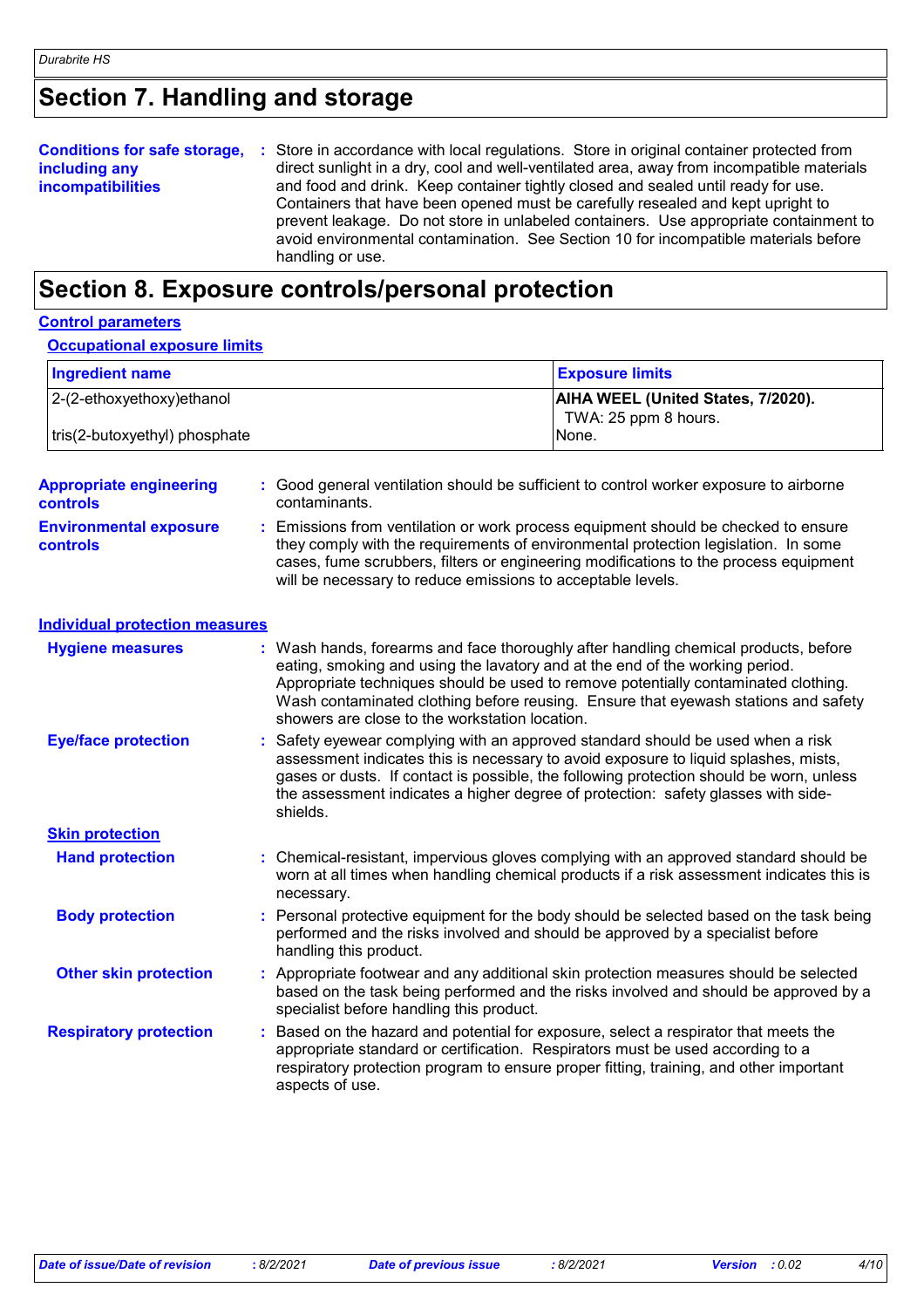# **Section 9. Physical and chemical properties**

| <b>Appearance</b>                                 |                                           |
|---------------------------------------------------|-------------------------------------------|
| <b>Physical state</b>                             | : Liquid                                  |
| <b>Color</b>                                      | : Milky White                             |
| Odor                                              | : Bland                                   |
| <b>Odor threshold</b>                             | : Not available                           |
| pH                                                | $: 7.5 \text{ to } 8.5$                   |
| <b>Melting point</b>                              | : $0^{\circ}$ C (32 $^{\circ}$ F)         |
| <b>Boiling point</b>                              | : $100^{\circ}$ C (212 $^{\circ}$ F)      |
| <b>Flash point</b>                                | : Closed cup: >93.334°C (>200°F)          |
| <b>Evaporation rate</b>                           | : Not available                           |
| <b>Flammability (solid, gas)</b>                  | : Not available                           |
| Lower and upper explosive<br>(flammable) limits   | : Not available                           |
| <b>Vapor pressure</b>                             | $:$ <4 kPa (<30 mm Hg) [room temperature] |
| <b>Vapor density</b>                              | : <1 [Air = 1]                            |
| <b>Relative density</b>                           | : $1.03$ g/cm <sup>3</sup>                |
| <b>Solubility</b>                                 | : Not available                           |
| <b>Partition coefficient: n-</b><br>octanol/water | : Not available                           |
| <b>Auto-ignition temperature</b>                  | : Not available                           |
| <b>Decomposition temperature</b>                  | : Not available                           |
| <b>Viscosity</b>                                  | : Not available                           |
| <b>VOC content</b>                                | $: 1\%$                                   |

# **Section 10. Stability and reactivity**

| <b>Reactivity</b>                                   | : No specific test data related to reactivity available for this product or its ingredients.              |
|-----------------------------------------------------|-----------------------------------------------------------------------------------------------------------|
| <b>Chemical stability</b>                           | : The product is stable.                                                                                  |
| <b>Possibility of hazardous</b><br><b>reactions</b> | : Under normal conditions of storage and use, hazardous reactions will not occur.                         |
| <b>Conditions to avoid</b>                          | : No specific data.                                                                                       |
| <b>Incompatible materials</b>                       | : No specific data.                                                                                       |
| <b>Hazardous decomposition</b><br>products          | : Under normal conditions of storage and use, hazardous decomposition products should<br>not be produced. |

# **Section 11. Toxicological information**

# **Information on toxicological effects**

**Acute toxicity** 2-(2-ethoxyethoxy)ethanol LD50 Oral Rat Rat 7500 mg/kg tris(2-butoxyethyl) phosphate LD50 Oral Rat Rat 3 g/kg **Product/ingredient name Result Result Result Species Dose Exposure** 

# **Irritation/Corrosion**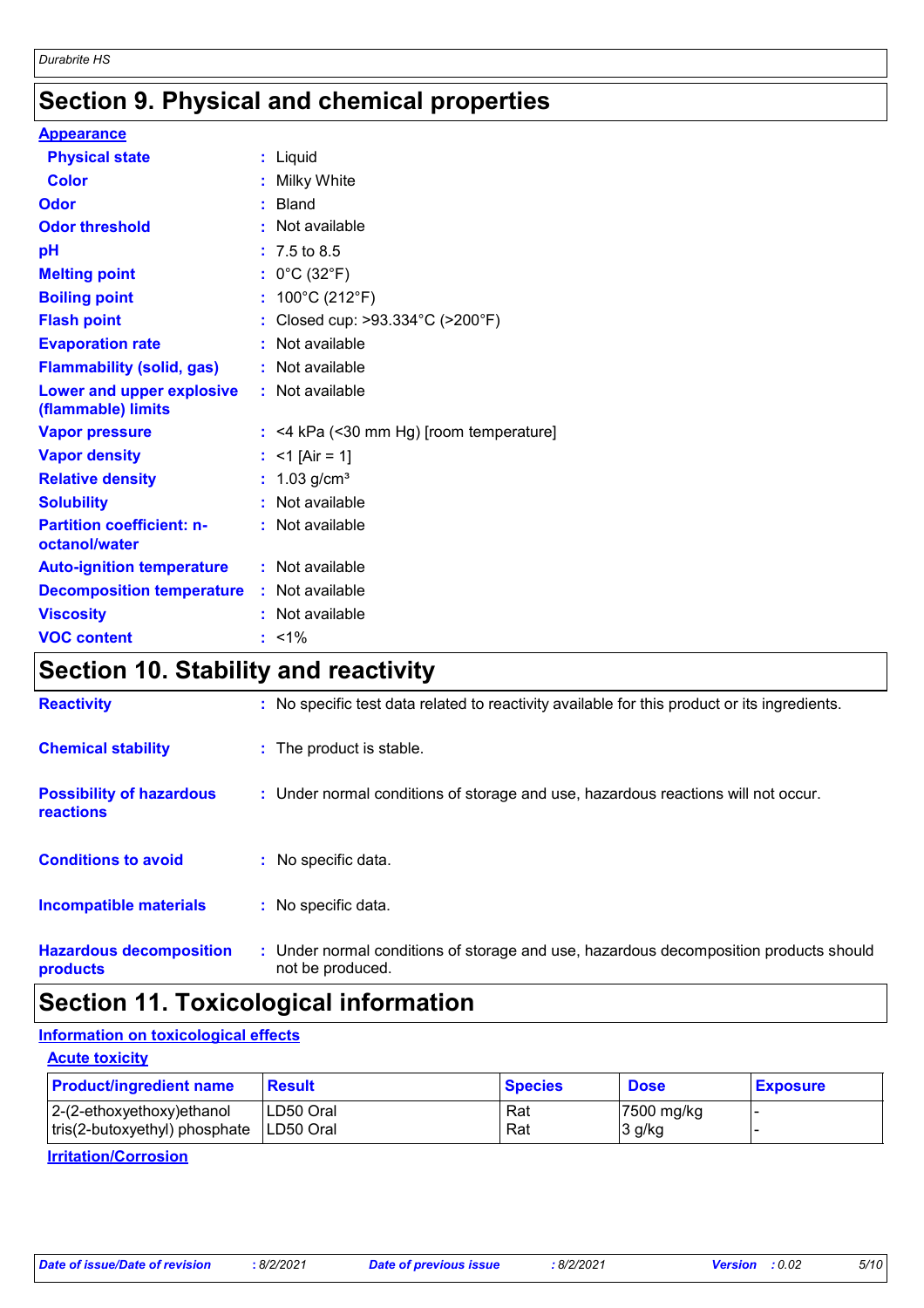# **Section 11. Toxicological information**

| <b>Product/ingredient name</b> | <b>Result</b>            | <b>Species</b> | <b>Score</b> | <b>Exposure</b>  | <b>Observation</b> |
|--------------------------------|--------------------------|----------------|--------------|------------------|--------------------|
| 2-(2-ethoxyethoxy)ethanol      | Eyes - Mild irritant     | Rabbit         |              | $125 \text{ mg}$ |                    |
|                                | Eyes - Moderate irritant | Rabbit         |              | 500 mg           |                    |
|                                | Skin - Mild irritant     | Rabbit         |              | 24 hours 500     |                    |
|                                |                          |                |              | mg               |                    |
| tris(2-butoxyethyl) phosphate  | Eyes - Mild irritant     | Rabbit         |              | 24 hours 500     |                    |
|                                |                          |                |              | mg               |                    |
|                                | Skin - Mild irritant     | Rabbit         |              | 24 hours 500     |                    |
|                                |                          |                |              | ∣ mg             |                    |

# **Sensitization**

Not available

## **Mutagenicity**

Not available

#### **Carcinogenicity**

Not available

## **Reproductive toxicity**

Not available

## **Teratogenicity**

Not available

## **Specific target organ toxicity (single exposure)**

Not available

# **Specific target organ toxicity (repeated exposure)**

Not available

## **Aspiration hazard**

Not available

#### **Information on the likely routes of exposure :** Not available

# **Potential acute health effects**

| <b>Eye contact</b>  | : No known significant effects or critical hazards. |
|---------------------|-----------------------------------------------------|
| <b>Inhalation</b>   | : No known significant effects or critical hazards. |
| <b>Skin contact</b> | : No known significant effects or critical hazards. |
| <b>Ingestion</b>    | : No known significant effects or critical hazards. |

# **Symptoms related to the physical, chemical and toxicological characteristics Eye contact :** No specific data.

| <b>Inhalation</b>   | : No specific data. |
|---------------------|---------------------|
| <b>Skin contact</b> | : No specific data. |
| Ingestion           | : No specific data. |

# No specific data. **:**

# **Delayed and immediate effects and also chronic effects from short and long term exposure**

| <b>Short term exposure</b>                                                    |                   |
|-------------------------------------------------------------------------------|-------------------|
| <b>Potential immediate</b><br>effects                                         | : Not available   |
| <b>Potential delayed effects : Not available</b><br><b>Long term exposure</b> |                   |
| <b>Potential immediate</b><br><b>effects</b>                                  | $:$ Not available |
|                                                                               |                   |

| 8/2/2021<br>Date of issue/Date of revision | Date of previous issue | 8/2/2021 | <b>Version</b> : 0.02 | 6/10 |
|--------------------------------------------|------------------------|----------|-----------------------|------|
|--------------------------------------------|------------------------|----------|-----------------------|------|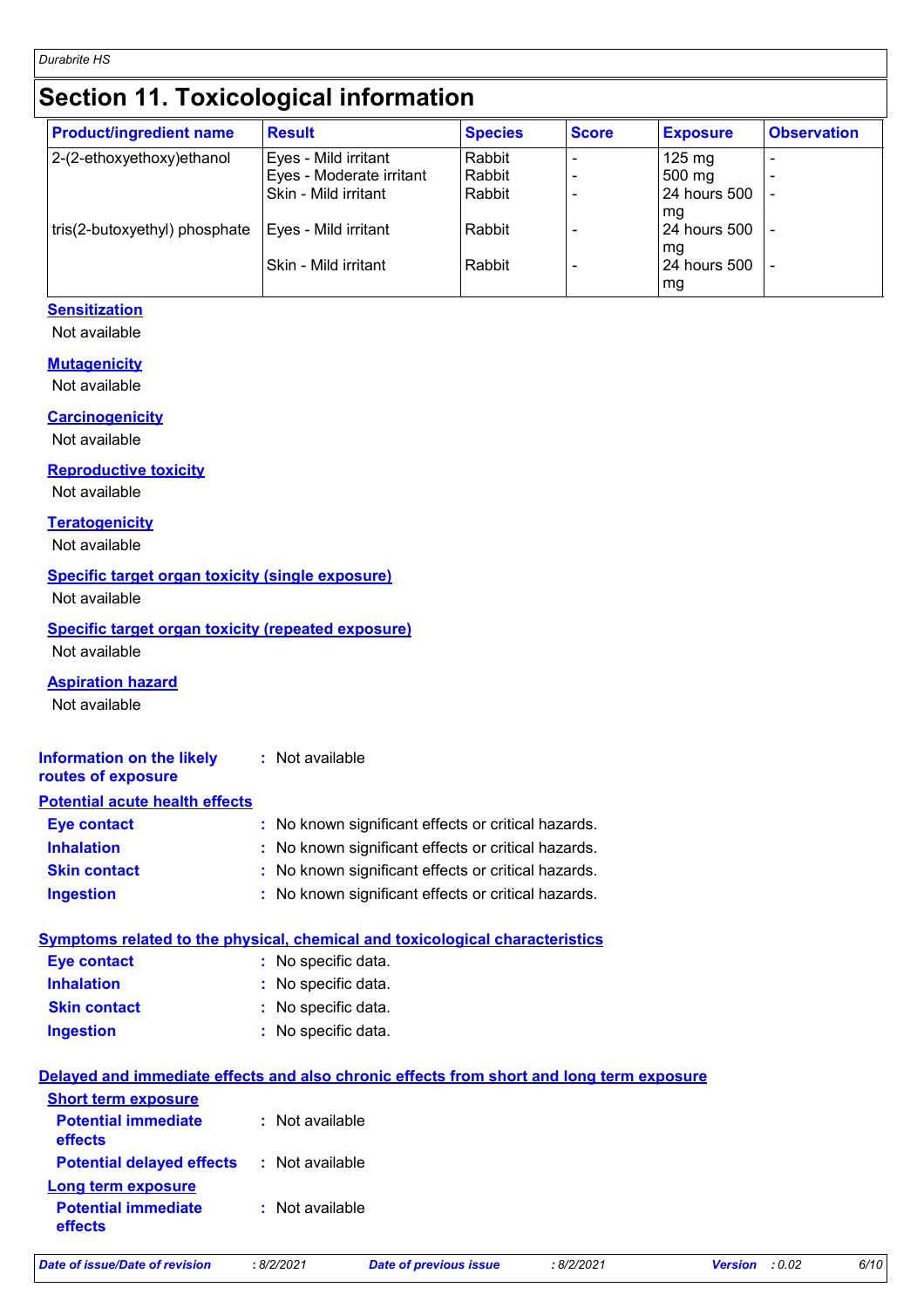# **Section 11. Toxicological information**

| <b>Potential delayed effects</b> | : Not available |
|----------------------------------|-----------------|
| .                                |                 |

# **Potential chronic health effects**

# Not available

| <b>General</b>               | : No known significant effects or critical hazards. |
|------------------------------|-----------------------------------------------------|
| <b>Carcinogenicity</b>       | : No known significant effects or critical hazards. |
| <b>Mutagenicity</b>          | : No known significant effects or critical hazards. |
| <b>Teratogenicity</b>        | : No known significant effects or critical hazards. |
| <b>Developmental effects</b> | : No known significant effects or critical hazards. |
| <b>Fertility effects</b>     | : No known significant effects or critical hazards. |

## **Numerical measures of toxicity**

#### **Acute toxicity estimates**

| <b>Route</b> | <b>ATE value</b> |
|--------------|------------------|
| Oral         | 210163.26 mg/kg  |

# **Section 12. Ecological information**

# **Toxicity**

| <b>Product/ingredient name</b> | <b>Result</b>                                                           | <b>Species</b>                                            | <b>Exposure</b>          |
|--------------------------------|-------------------------------------------------------------------------|-----------------------------------------------------------|--------------------------|
| 2-(2-ethoxyethoxy)ethanol      | Acute LC50 3340000 µg/l Fresh water                                     | Daphnia - Daphnia magna -<br>l Neonate                    | 48 hours                 |
| tris(2-butoxyethyl) phosphate  | Acute LC50 6010000 µg/l Fresh water<br>Acute LC50 3.34 mg/l Fresh water | Fish - Ictalurus punctatus<br>Fish - Danio rerio - Embryo | 196 hours<br>I96 hours l |

# **Persistence and degradability**

Not available

# **Bioaccumulative potential**

| <b>Product/ingredient name</b>        | $LoaPow$ | <b>BCF</b> | <b>Potential</b> |
|---------------------------------------|----------|------------|------------------|
| $ 2-(2-ethoxyethoxy)ethanol$          | $-0.54$  | 5.8        | low              |
| $ $ tris(2-butoxyethyl) phosphate $ $ | 3.75     |            | low              |

## **Mobility in soil**

| <b>Soil/water partition</b>    | : Not available |
|--------------------------------|-----------------|
| coefficient (K <sub>oc</sub> ) |                 |

# **Other adverse effects** : No known significant effects or critical hazards.

# **Section 13. Disposal considerations**

| <b>Disposal methods</b> | : The generation of waste should be avoided or minimized wherever possible. Disposal<br>of this product, solutions and any by-products should at all times comply with the<br>requirements of environmental protection and waste disposal legislation and any<br>regional local authority requirements. Dispose of surplus and non-recyclable products<br>via a licensed waste disposal contractor. Waste should not be disposed of untreated to<br>the sewer unless fully compliant with the requirements of all authorities with jurisdiction.<br>Waste packaging should be recycled. Incineration or landfill should only be considered<br>when recycling is not feasible. This material and its container must be disposed of in a<br>safe way. Empty containers or liners may retain some product residues. Avoid<br>dispersal of spilled material and runoff and contact with soil, waterways, drains and<br>sewers. |
|-------------------------|----------------------------------------------------------------------------------------------------------------------------------------------------------------------------------------------------------------------------------------------------------------------------------------------------------------------------------------------------------------------------------------------------------------------------------------------------------------------------------------------------------------------------------------------------------------------------------------------------------------------------------------------------------------------------------------------------------------------------------------------------------------------------------------------------------------------------------------------------------------------------------------------------------------------------|
|-------------------------|----------------------------------------------------------------------------------------------------------------------------------------------------------------------------------------------------------------------------------------------------------------------------------------------------------------------------------------------------------------------------------------------------------------------------------------------------------------------------------------------------------------------------------------------------------------------------------------------------------------------------------------------------------------------------------------------------------------------------------------------------------------------------------------------------------------------------------------------------------------------------------------------------------------------------|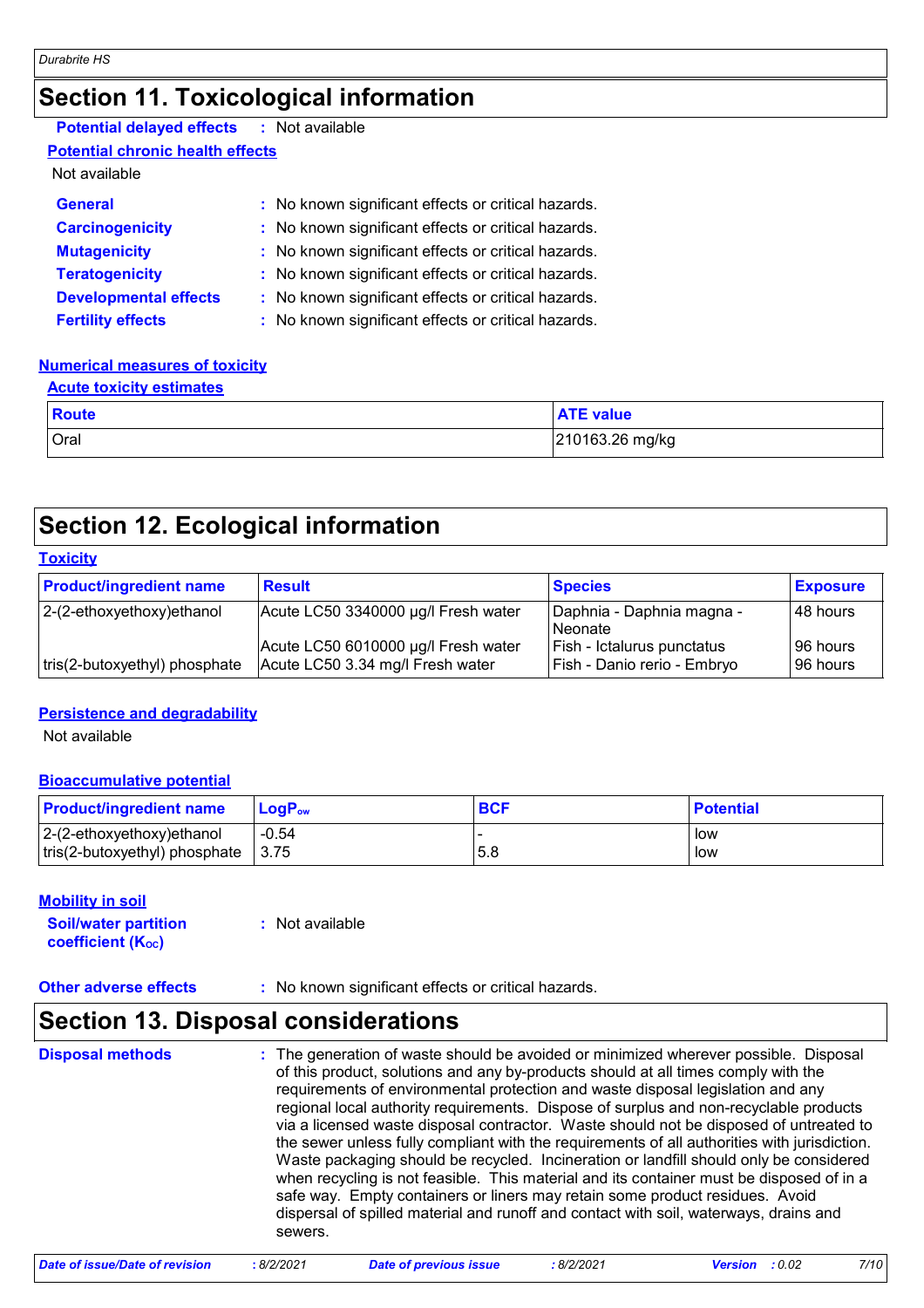# **Section 14. Transport information**

|                                      | <b>DOT Classification</b> | <b>IMDG</b>              | <b>IATA</b>   |
|--------------------------------------|---------------------------|--------------------------|---------------|
| <b>UN number</b>                     | Not regulated             | Not regulated            | Not regulated |
| <b>UN proper</b><br>shipping name    |                           |                          |               |
| <b>Transport</b><br>hazard class(es) |                           | $\overline{\phantom{a}}$ |               |
| <b>Packing group</b>                 | $\blacksquare$            | $\overline{\phantom{0}}$ |               |
| <b>Environmental</b><br>hazards      | ∣No.                      | No.                      | No.           |

**Additional information**

**Special precautions for user Transport within user's premises:** always transport in closed containers that are **:** upright and secure. Ensure that persons transporting the product know what to do in the event of an accident or spillage.

**Transport in bulk according :** Not available **to IMO instruments**

# **Section 15. Regulatory information**

## **U.S. Federal regulations**

**Clean Air Act Section 112 (b) Hazardous Air Pollutants (HAPs) :** Listed **SARA 311/312**

**Classification :** Not applicable

## **Composition/information on ingredients**

| <b>Name</b>                   |       | <b>Classification</b>               |
|-------------------------------|-------|-------------------------------------|
| $ 2-(2-ethoxyethoxy)ethanol$  |       | <b>EYE IRRITATION - Category 2A</b> |
| tris(2-butoxyethyl) phosphate | 1≤2.5 | <b>EYE IRRITATION - Category 2B</b> |

#### **SARA 313**

|                           | <b>Product name</b>            | <b>CAS number</b> |     |
|---------------------------|--------------------------------|-------------------|-----|
| <b>Form R - Reporting</b> | 2-(2-ethoxyethoxy)ethanol      | $111-90-0$        | ≤5  |
| <b>requirements</b>       | Itetraamminezinc(2+) carbonate | 38714-47-5        | ′≤3 |

SARA 313 notifications must not be detached from the SDS and any copying and redistribution of the SDS shall include copying and redistribution of the notice attached to copies of the SDS subsequently redistributed.

### **Inventory list**

| <b>CANADA INVENTORY</b><br>(DSL)            | : All components are listed or exempted. |
|---------------------------------------------|------------------------------------------|
| <b>United States inventory</b><br>(TSCA 8b) | : All components are active or exempted. |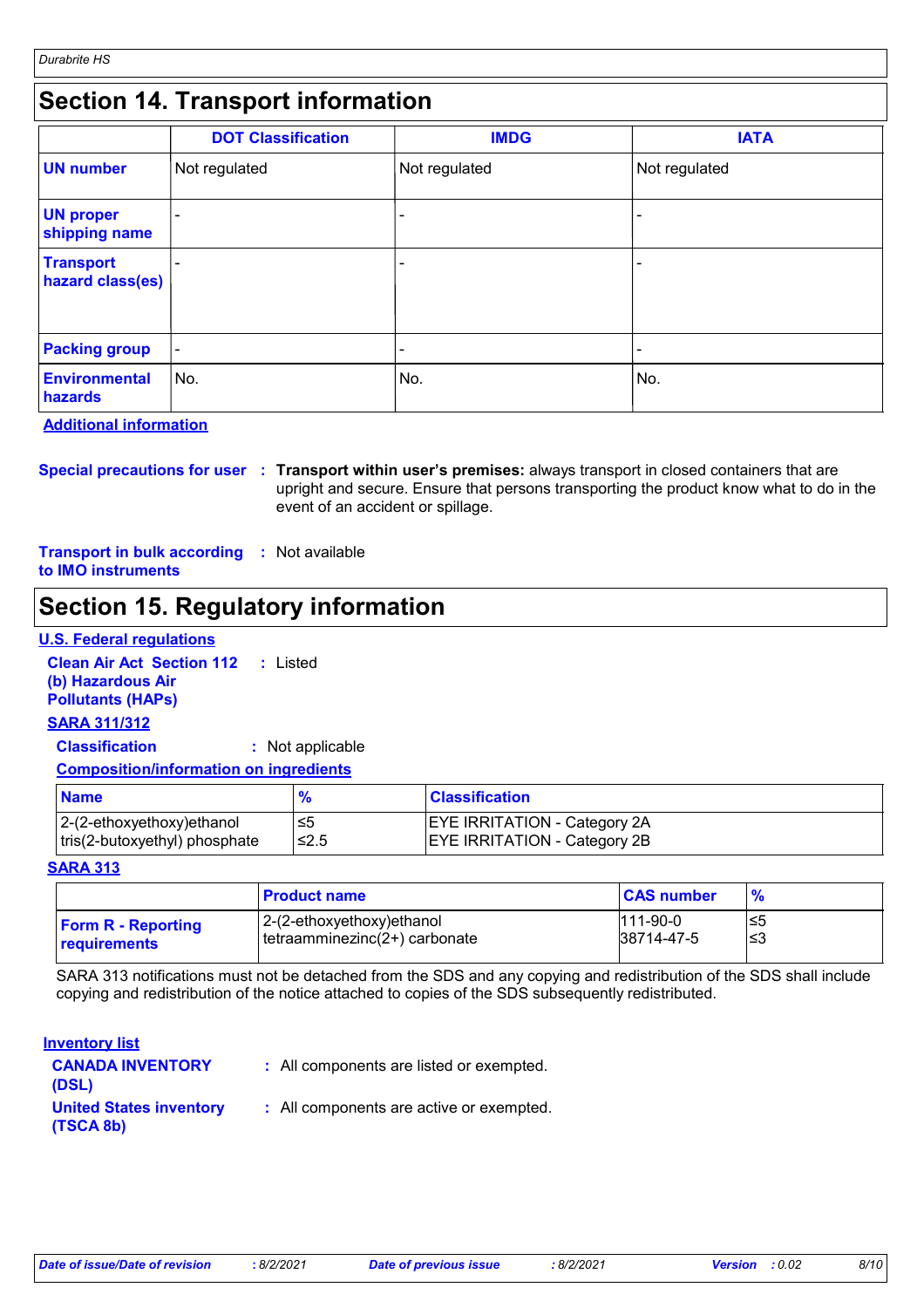# **Section 16. Other information**

# **Hazardous Material Information System (U.S.A.)**



**Caution: HMIS® ratings are based on a 0-4 rating scale, with 0 representing minimal hazards or risks, and 4 representing significant hazards or risks. Although HMIS® ratings and the associated label are not required on SDSs or products leaving a facility under 29 CFR 1910.1200, the preparer may choose to provide them. HMIS® ratings are to be used with a fully implemented HMIS® program. HMIS® is a registered trademark and service mark of the American Coatings Association, Inc.**

**The customer is responsible for determining the PPE code for this material. For more information on HMIS® Personal Protective Equipment (PPE) codes, consult the HMIS® Implementation Manual.**

# **National Fire Protection Association (U.S.A.)**



**Reprinted with permission from NFPA 704-2001, Identification of the Hazards of Materials for Emergency Response Copyright ©1997, National Fire Protection Association, Quincy, MA 02269. This reprinted material is not the complete and official position of the National Fire Protection Association, on the referenced subject which is represented only by the standard in its entirety.**

**Copyright ©2001, National Fire Protection Association, Quincy, MA 02269. This warning system is intended to be interpreted and applied only by properly trained individuals to identify fire, health and reactivity hazards of chemicals. The user is referred to certain limited number of chemicals with recommended classifications in NFPA 49 and NFPA 325, which would be used as a guideline only. Whether the chemicals are classified by NFPA or not, anyone using the 704 systems to classify chemicals does so at their own risk.**

|                                          | <b>Classification</b>                                                                                                                                                                                                                                                                                                                                                                                                                                                                                                                                                    | <b>Justification</b> |
|------------------------------------------|--------------------------------------------------------------------------------------------------------------------------------------------------------------------------------------------------------------------------------------------------------------------------------------------------------------------------------------------------------------------------------------------------------------------------------------------------------------------------------------------------------------------------------------------------------------------------|----------------------|
| Not classified.                          |                                                                                                                                                                                                                                                                                                                                                                                                                                                                                                                                                                          |                      |
| <b>History</b>                           |                                                                                                                                                                                                                                                                                                                                                                                                                                                                                                                                                                          |                      |
| <b>Date of printing</b>                  | : 8/2/2021                                                                                                                                                                                                                                                                                                                                                                                                                                                                                                                                                               |                      |
| Date of issue/Date of<br><b>revision</b> | : 8/2/2021                                                                                                                                                                                                                                                                                                                                                                                                                                                                                                                                                               |                      |
| Date of previous issue                   | : 8/2/2021                                                                                                                                                                                                                                                                                                                                                                                                                                                                                                                                                               |                      |
| <b>Version</b>                           | : 0.02                                                                                                                                                                                                                                                                                                                                                                                                                                                                                                                                                                   |                      |
| <b>Key to abbreviations</b>              | $\therefore$ ATE = Acute Toxicity Estimate<br><b>BCF</b> = Bioconcentration Factor<br>GHS = Globally Harmonized System of Classification and Labelling of Chemicals<br>IATA = International Air Transport Association<br>IBC = Intermediate Bulk Container<br><b>IMDG</b> = International Maritime Dangerous Goods<br>LogPow = logarithm of the octanol/water partition coefficient<br>MARPOL = International Convention for the Prevention of Pollution From Ships, 1973<br>as modified by the Protocol of 1978. ("Marpol" = marine pollution)<br>$UN = United Nations$ |                      |
| <b>References</b>                        | : Not available                                                                                                                                                                                                                                                                                                                                                                                                                                                                                                                                                          |                      |

## **Procedure used to derive the classification**

**Indicates information that has changed from previously issued version.**

# **Notice to reader**